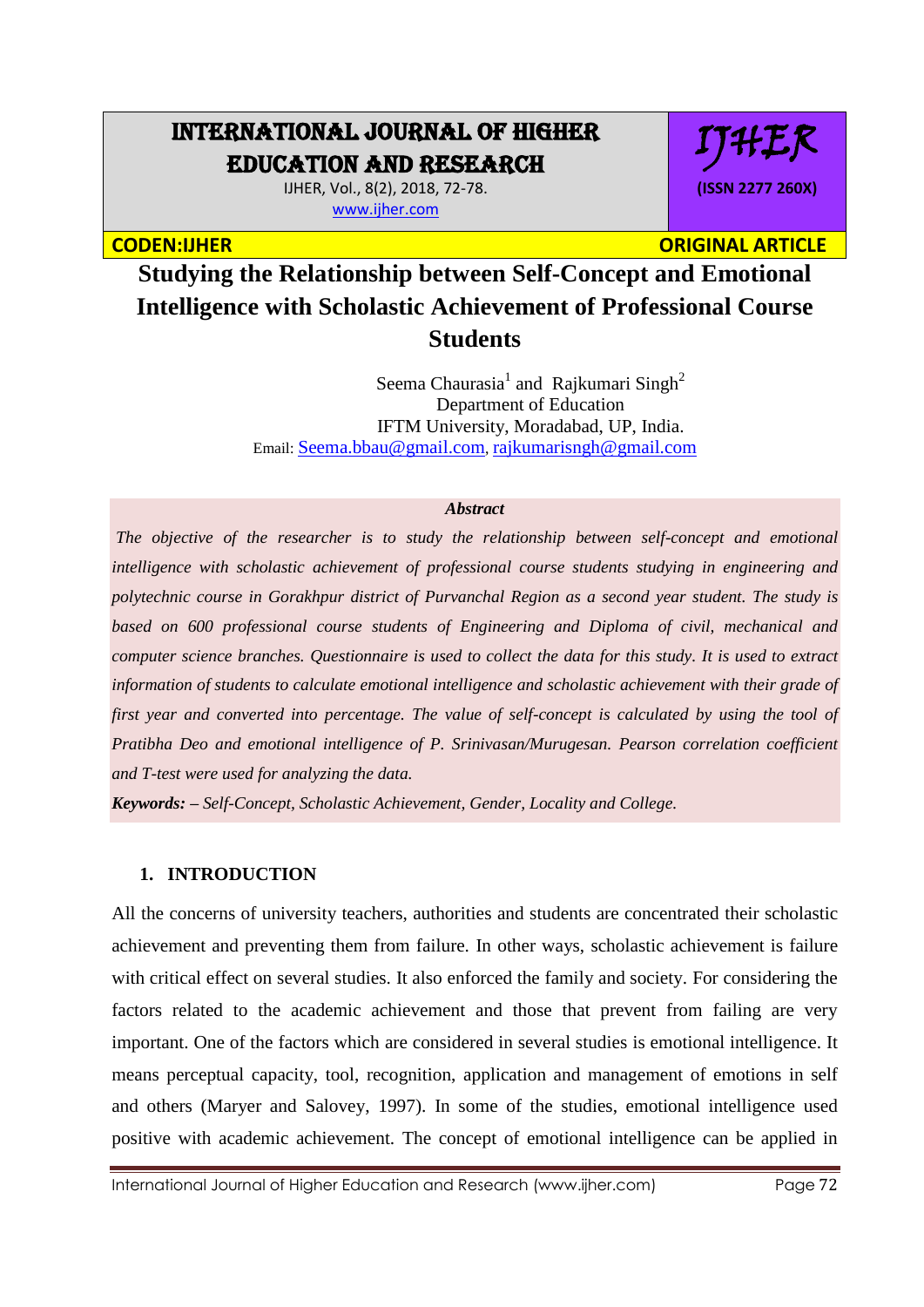educational situations. It is found that high emotional skills of people have better social skills, develop strong and long term relations with more ability to solve problems. High emotional skill students are more adequate to focus on problems and problem solving skills that improves their relating abilities (Soltanifar, 2007). Studying the relation between emotional intelligence and academic achievement is extra ordinary in respect of conflicts.

Various researcher studies the relationship between emotional intelligence and academic achievement are Brackett and Salovey (2004), Ilias et.al (2003), Samari and Tahmasbi (2007), Besharat et.al (2006). Some of the studies of Lavasani et.al (2007) and Kooshar et.al (2007) shows that there is no significant relationship between emotional intelligence and academic achievement. It is also found from the study of Brodi and Hal that females replaced emotional reactions better than males. Besharat.et.al (2006) discussed in his report that emotional intelligence of female students is better than male students. In 2014, H. Jenaabadi analyse the relationship between emotional intelligence, self esteem and academic achievement found that self esteem of female students is better than males.

Self concept ponders the picture of itself. Roger has defined the self concept in a systematic form. Self concept is not content; but it is a process in which three stages are developed as self identity, self evaluation and self ideal. The objectives of Meerah et.al. (2017) study is to identify the level of UiTM Centre of Excellent for academic self concept. It is also found from the study that positive correlation between academic self concept and academic achievement is week. The present study intends to measure a study of self concept in relation to academic achievement among  $9<sup>th</sup>$  students from selected government, private and aided school. This shows that self concept has less influence on academic achievements. Punithavathi (2011) conducted a research to look into self-concept and academic achievement of students at the secondary level. The results of the analysis brought out a significant correlation between self-concept and academic achievement. Further a significant difference between self-concept and academic achievement was observed among students in different categories of school namely; state, matriculation and central board schools. Validating was conducted by Kezhia (2012) and Subbulakshmi (2012). Ishak and others (2010) examined the students' self-concept among 16-17 year old adolescents in Malaysian secondary schools. A total of 1168 students participated in the survey. Principal Component Analysis (PCA) discovered three factors: academic self-concept, physical selfconcept and social self-concept. This study confirmed that external context factor of students also has an impact on their self-concept which in turn influenced positively their academic performance.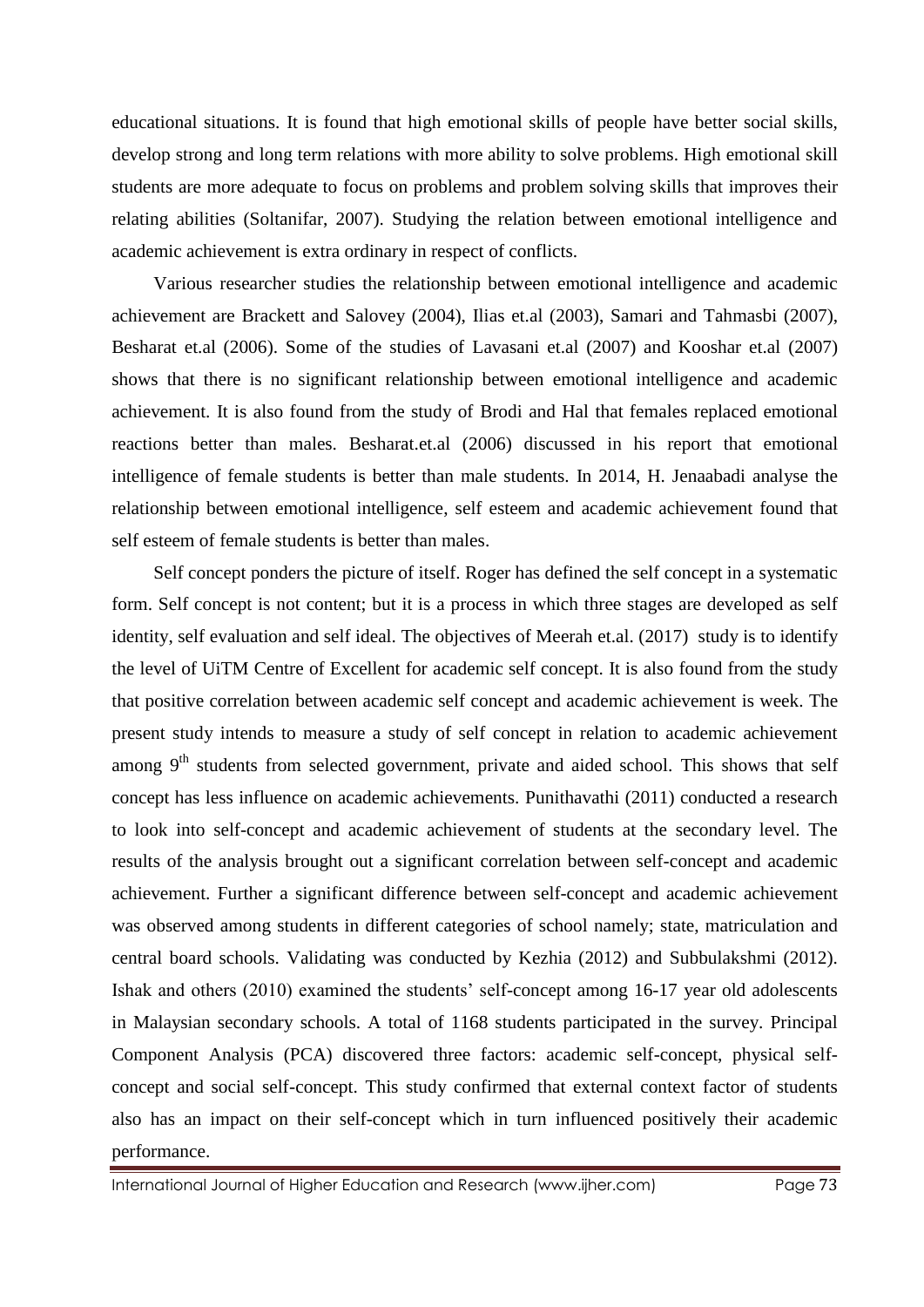#### **2. MATERIAL AND METHODS**

It is a descriptive correlative study. The purposive sample design methodology is applied in this study. The objective of the study is to examine the relationship between self concept, emotional intelligence and scholastic achievement. Hence, the independent variable in this study is used as self concept, emotional intelligence whereas the dependent variable is scholastic achievement. Scholastic achievement is calculated by using the value of  $1<sup>st</sup>$  year percentage of professional course students in a form of Cumulative Grade Point Average (CGPA). Participants were approached and informed that they have been selected as the respondent for some purpose and they were given abbreviated amount of information. Respondents were given abbreviated instruction on how to reply to the 5-scaling point of items in order to make sure, what is required from them. Once the questionnaire was distributed, the respondent were given plentiful time to finish it and the questionnaire was collected on the same time and day to ensure high reply rates. Self concept tool of Pratibha Deo and emotional intelligence P. Srinivasan/Murugesan is used.

This study was bounded to professional course students only for engineering and polytechnic college Gorakhpur, Uttar Pradesh. (India). The population selected to carry out this study were 600 professional course students. For the selection of students, we have confined the students of engineering and polytechnic colleges of government and private studying in second year. Three branches of engineering and diploma are selected for this study; Civil, Mechanical and Computer. This study applied purposive sampling a non probability sample that is selected based on characteristics of a population. Based on the amount of sampling procedure 24% Civil, 48% Mechanical and 28% Computer students selected as a participant. It means that 144 from Civil, 287 Mechanical and 169 from Computer branch.

After collecting the complete questionnaires from the participants, statistical techniques are applied using SPSS. The results obtained are presented in form of percentage, mean and standard deviation. T-test and coefficient correlation is used, to find the relationship between the dependent and independent variables. All the obtained results are presented in the form of tables and graphs and are attended by descriptions explaining the results. Discussion of the result is carried-out in order to answer the research questions and necessary conclusion based on the findings of the research. On the base of overall findings, the researcher discuss the significant implications of the study and put a few suggestions for further and future research.

### **3. FINDINGS**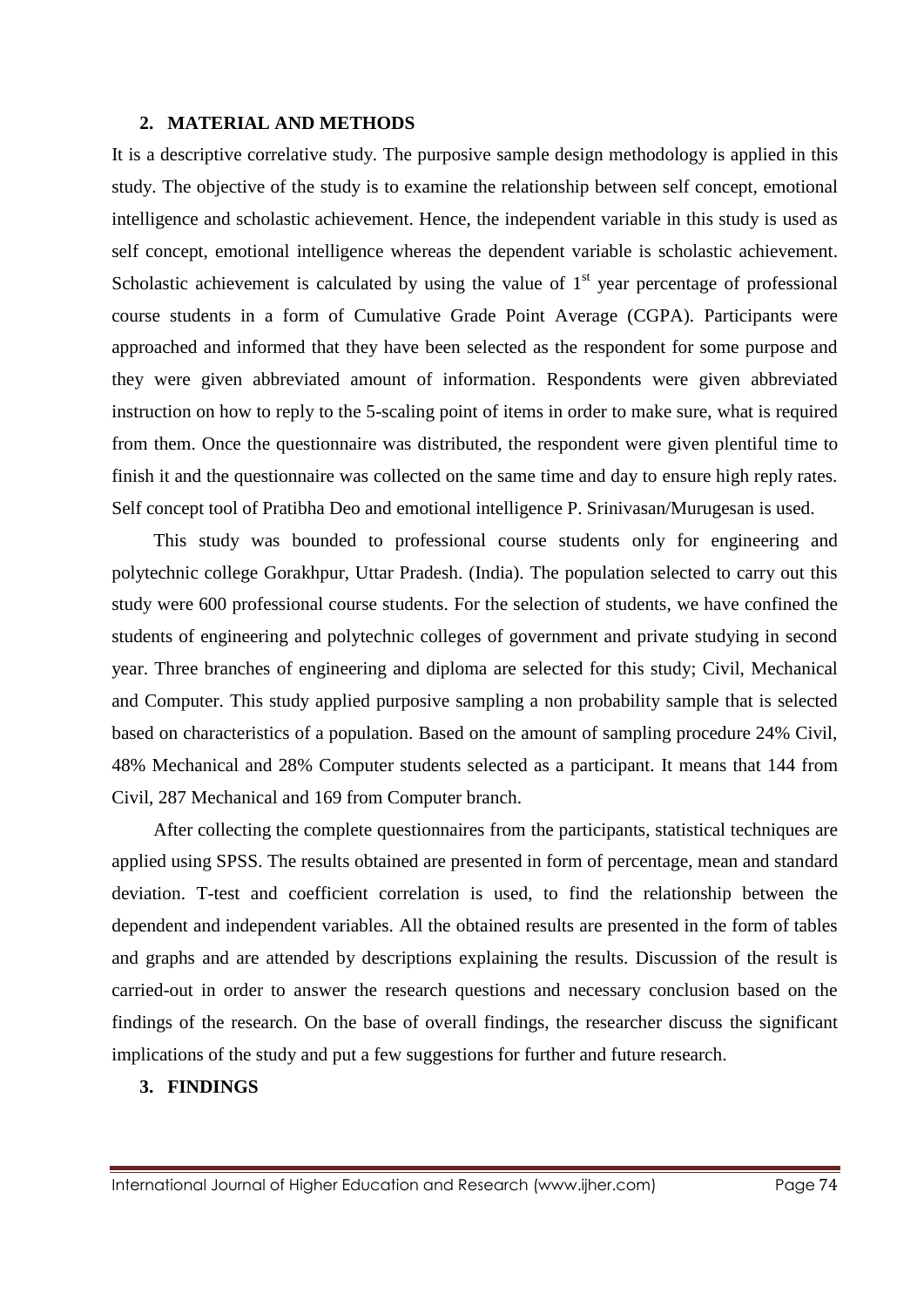Average and standard deviation of self-concept, emotional intelligence and scholastic

achievement of students are shown in table 1 based on sample and gender.

| Table 1: Average and standard deviation of self-concept, emotional intelligence and scholastic achievement of |
|---------------------------------------------------------------------------------------------------------------|
| based on total sample and gender.                                                                             |

| <b>Statistics</b><br>variable | <b>Total Sample</b> |        |        | <b>Male</b> |        |        | Female         |        |        |
|-------------------------------|---------------------|--------|--------|-------------|--------|--------|----------------|--------|--------|
|                               | N <sub>o</sub>      | Mean   | S.D    | No          | Mean   | S.D    | N <sub>o</sub> | Mean   | S.D    |
| <b>SC</b>                     |                     | 150.18 | 46.150 |             | 160.54 | 42.633 |                | 160.43 | 43.400 |
| (Self_Concept)                |                     |        |        |             |        |        |                |        |        |
| EI                            | 600                 | 99.37  | 20.123 | 369         | 100.51 | 20.138 | 231            | 100.78 | 20.207 |
| (Emotional)                   |                     |        |        |             |        |        |                |        |        |
| intelligence)                 |                     |        |        |             |        |        |                |        |        |
| <b>SA</b>                     |                     | 68.337 | 7.638  |             | 68.27  | 7.5222 |                | 68.68  | 7.8449 |
| (Scholastic                   |                     |        |        |             |        |        |                |        |        |
| Achievement)                  |                     |        |        |             |        |        |                |        |        |

**Table 2 : Pearson's correlation coefficient with self concept and emotional intelligence for scholastic achievement**

| Variable                      | R   | <b>Significance</b> |  |  |
|-------------------------------|-----|---------------------|--|--|
| Scholastic Achievement        |     |                     |  |  |
| Self Concept                  | 70% | .094                |  |  |
| <b>Emotional Intelligence</b> | 30% | .039                |  |  |

As seen in table 2, there is no significant relation between self concept and emotional intelligence on scholastic achievement.

**Table 3 : Significance of T-Test of self concept and emotional intelligence of Male and Female.**

| Statistical<br>variables  | Male |        |           |     | Female |           | T        | df  | Sig.  |
|---------------------------|------|--------|-----------|-----|--------|-----------|----------|-----|-------|
|                           | N    | Mean   | <b>SD</b> | N   | Mean   | <b>SD</b> |          |     |       |
| Self<br>Concept           | 369  | 145.32 | 46.459    | 369 | 157.95 | 44.664    | $-3.287$ | 598 | 0.483 |
| Emotional<br>Intelligence | 231  | 98.64  | 19.982    | 231 | 100.55 | 20.336    | $-1.129$ | 598 | 0.686 |

As seen in table 3, there is no significant difference between male and female students regarding emotional intelligence but there is significant difference between male and female students considering self concept. Self concept of male is higher than that in females.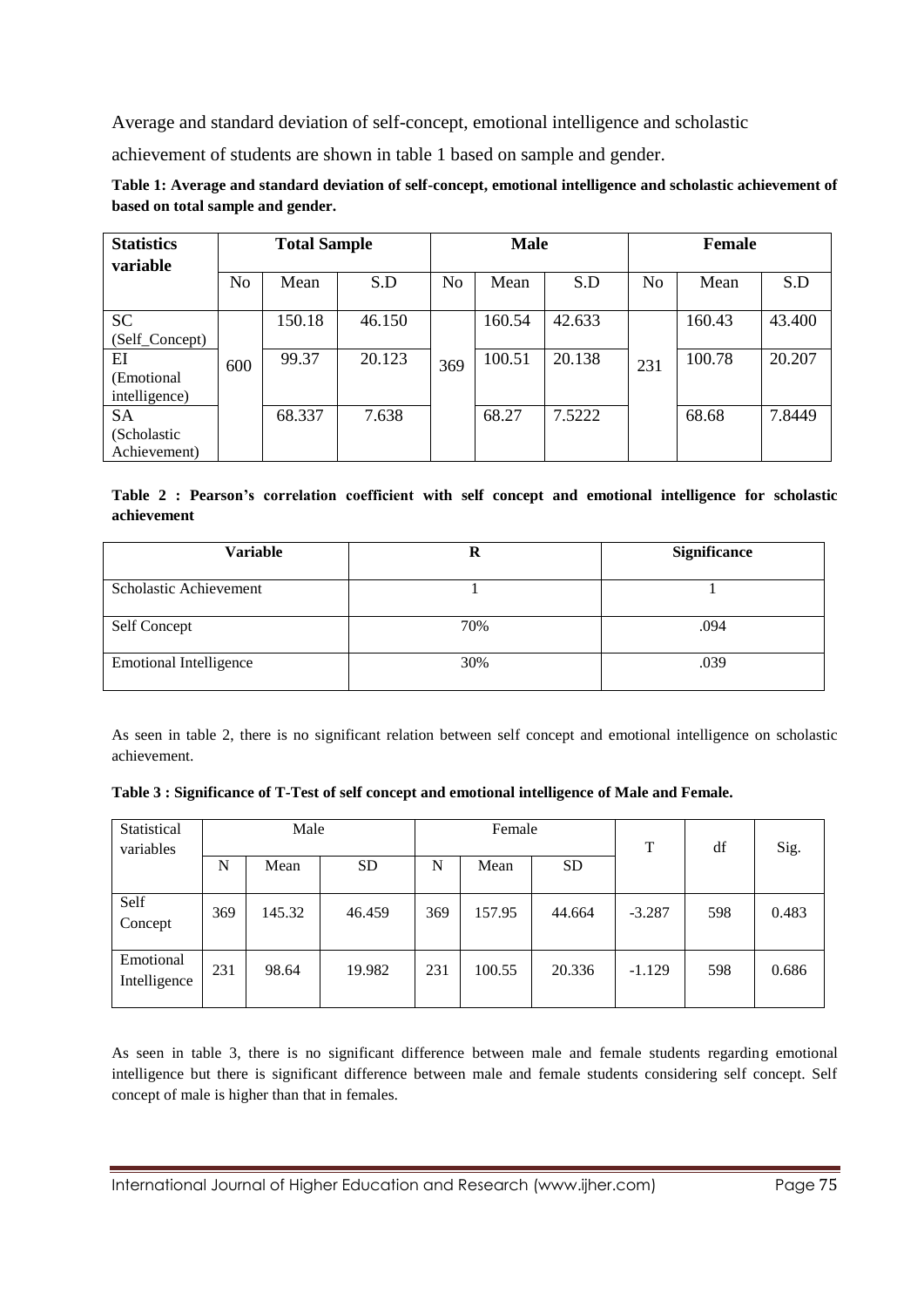| Statistical  | Urban |        |        | Rural |        |           |          |     |       |
|--------------|-------|--------|--------|-------|--------|-----------|----------|-----|-------|
| variables    |       |        |        |       |        |           | T        | df  | Sig.  |
|              | N     | Mean   | SD     | N     | Mean   | <b>SD</b> |          |     |       |
|              |       |        |        |       |        |           |          |     |       |
| Self Concept | 339   | 146.78 | 45.585 | 339   | 154.60 | 46.593    | $-2.061$ | 598 | 0.925 |
|              |       |        |        |       |        |           |          |     |       |
| Emotional    | 261   | 99.63  | 19.819 | 261   | 99.04  | 20.545    | 0.358    | 598 | 0.534 |
| Intelligence |       |        |        |       |        |           |          |     |       |
|              |       |        |        |       |        |           |          |     |       |

**Table 4 : Significance of T-Test of self concept and emotional intelligence of Urban and Rural.**

As seen in table 4, there is no significant difference between urban and rural students regarding emotional intelligence but there is significant difference between Urban and Rural students considering self concept. Self concept of rural students is higher than the urban students of professional course.

| Statistical<br>variables  |     | Government |           |     | Private |           | T        | df  | Sig.  |
|---------------------------|-----|------------|-----------|-----|---------|-----------|----------|-----|-------|
|                           | N   | Mean       | <b>SD</b> | N   | Mean    | <b>SD</b> |          |     |       |
| Self Concept              | 272 | 143.18     | 46.538    | 272 | 155.99  | 45.078    | $-3.413$ | 598 | 0.381 |
| Emotional<br>Intelligence | 328 | 99.03      | 19.761    | 328 | 99.66   | 20.444    | $-.385$  | 598 | 0.692 |

**Table 5 : Significance of T-Test of self concept and emotional intelligence of Government and Private College.**

As seen in table 5, there is no significant difference between government and private college students regarding emotional intelligence, but there is significant difference between government and private college students considering self concept. Self concept of government college is higher than that in private college students.

# **4. DISCUSSION:**

Various experts of education and psychologists are always in favour of factors affecting student academic success. Sure, a set of people, environmental, cognitive and non-cognitive factors are capable of producing on student's academic success. Scholastic achievement is a multidimensional, affected by a several factors. Test of studying the relation between emotional intelligence and scholastic achievement showed that there is no relation between emotional intelligence and scholastic achievement. Recent studies shows in results of Lavasani et.al. (2007), Koohsar et.al (2007) and Otozorski et.al. (2004) are consistent that there is no significant relationship between emotional intelligence and academic achievement. Goleman (2008) believed that academic intelligence has no relationship with emotional intelligence. Emotional intelligence cannot be the only scaling for evaluating academic achievement and many factors are effective on academic success.

In the present investigation it is found that the students studying in professional courses of engineering and polytechnic colleges of Gorakhpur, Uttar Pradesh that self concept and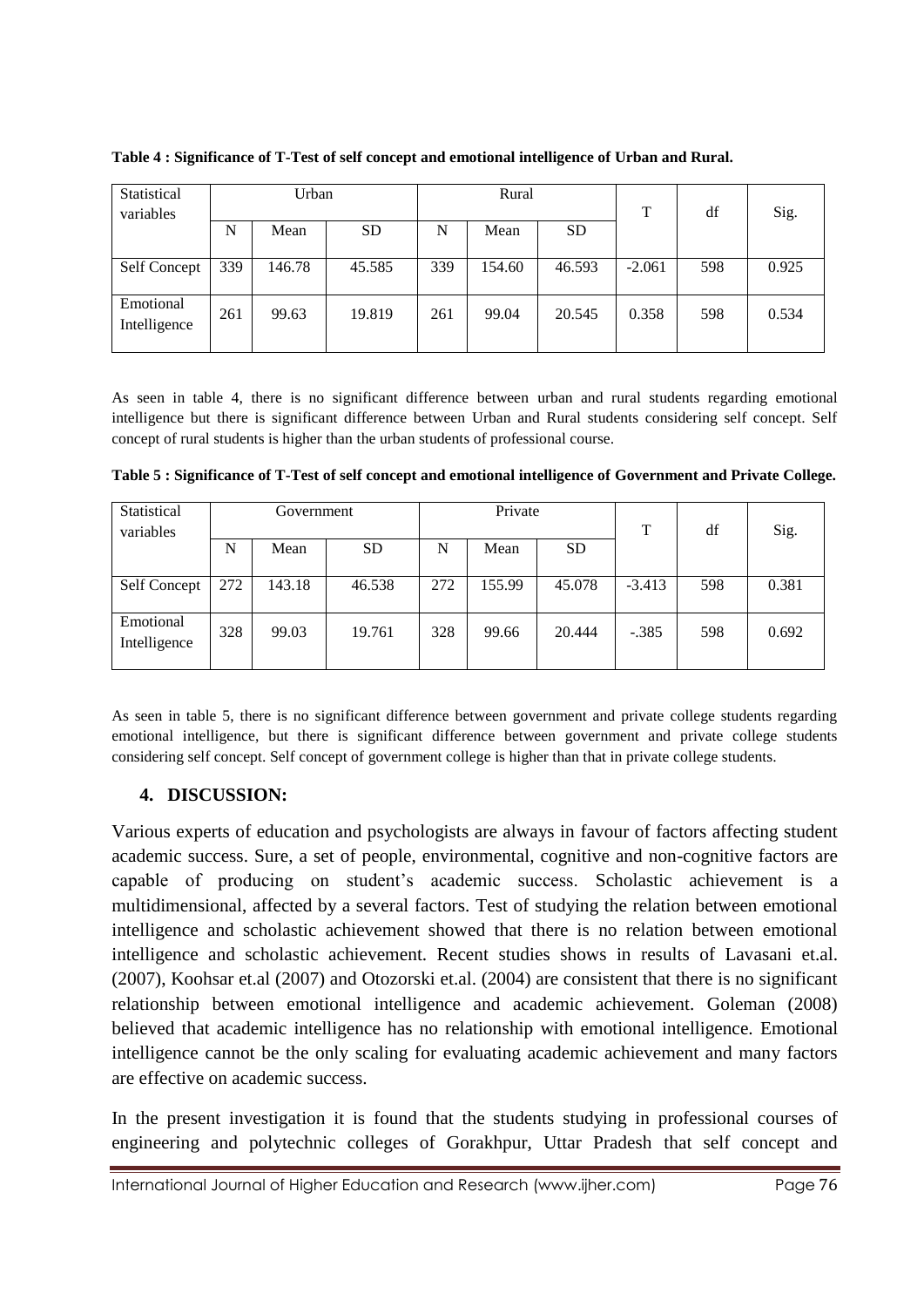emotional intelligence do not affect their academic achievement. There is no significant difference between emotional intelligence of male and female students, but the self concept of male students are higher than female students. It is also found that there is no significant difference between emotional intelligence of urban and rural students, but the self concept of rural students are higher than the urban students. Finally it is also found that there is no significant relationship between emotional intelligence of government and private college of engineering and polytechnic students of Gorakhpur, but self concept of government college students are higher than the private college students.

# **REFERENCES**

- Brackett MA,Salovey P.Measuring(2004). Emotional Intelligence with Mayer-Salovey Caruso emotional intelligence test (MSCEIT). In : Geher G., Editor. Measuring emotional intelligence: Common round and controversy. Hauppauge, NY : Novel Science.
- Besharat,M, Shalchi, B, Shamsipour H, ( 2006). The relation between emotional intelligence and students' academic success, new educative thoughts quarterly.
- Goleman D. (1995). Emotional intelligences: The theory in practice. New York: Basic Books.
- Ishak, Z., Jamaluddin, S. and Chew, F.P. (2010). Factors Influencing Students' Self-Concept among Malaysian Students. World Academy of Science, Engineering and Technology, 66,800-803.
- Kezhia, T. (2012). Self-concept, Study Habits, School Environment, Socio-economic Status and Academic Achievement of Students at the Secondary Level, M.Phil. Thesis, Tamilnadu Teachers Education University, Chennai.
- Kouhsar,A, Roshan, R, Asqarnejad A, (2007). Comparative study of the relation between emotional intelligence and mental health and academic achievements in Shahed and state students of Tehran University, magazine of psychology and educative science.
- Maryer JD, Salovey P. (1997). What is emotion intelligence? In: Salovey P, Sluyter DJ, editors Emotional development and emotional intelligence: Educational implications. New York: Basic Books; .pp.3-31.
- Meerah, AA.R.M Mazlan, N.M. (2017). Relationship between Academic Self Concept and Academic Achievement among Uitm Centre of Football Athletes, International Journal of Management and Applied Science, Vol-3, Issue-2, Feb 2017, pp-71-77.
- Murugan K., Jebaraj J. (2015). A Study of Self-Concept In Relation to Academic Achievement among 9th Standard Student, International Journal of Research- GRANTHAALAYAH, Vol. 5, Issue-6, pp-502-507.
- Punithavathi, P. (2011). Creativity, Self-concept and Academic Achievement among Students at the Secondary Level, M.Ed. Thesis, Tamilnadu Teachers Education University, Chennai.

International Journal of Higher Education and Research (www.ijher.com) Page 77